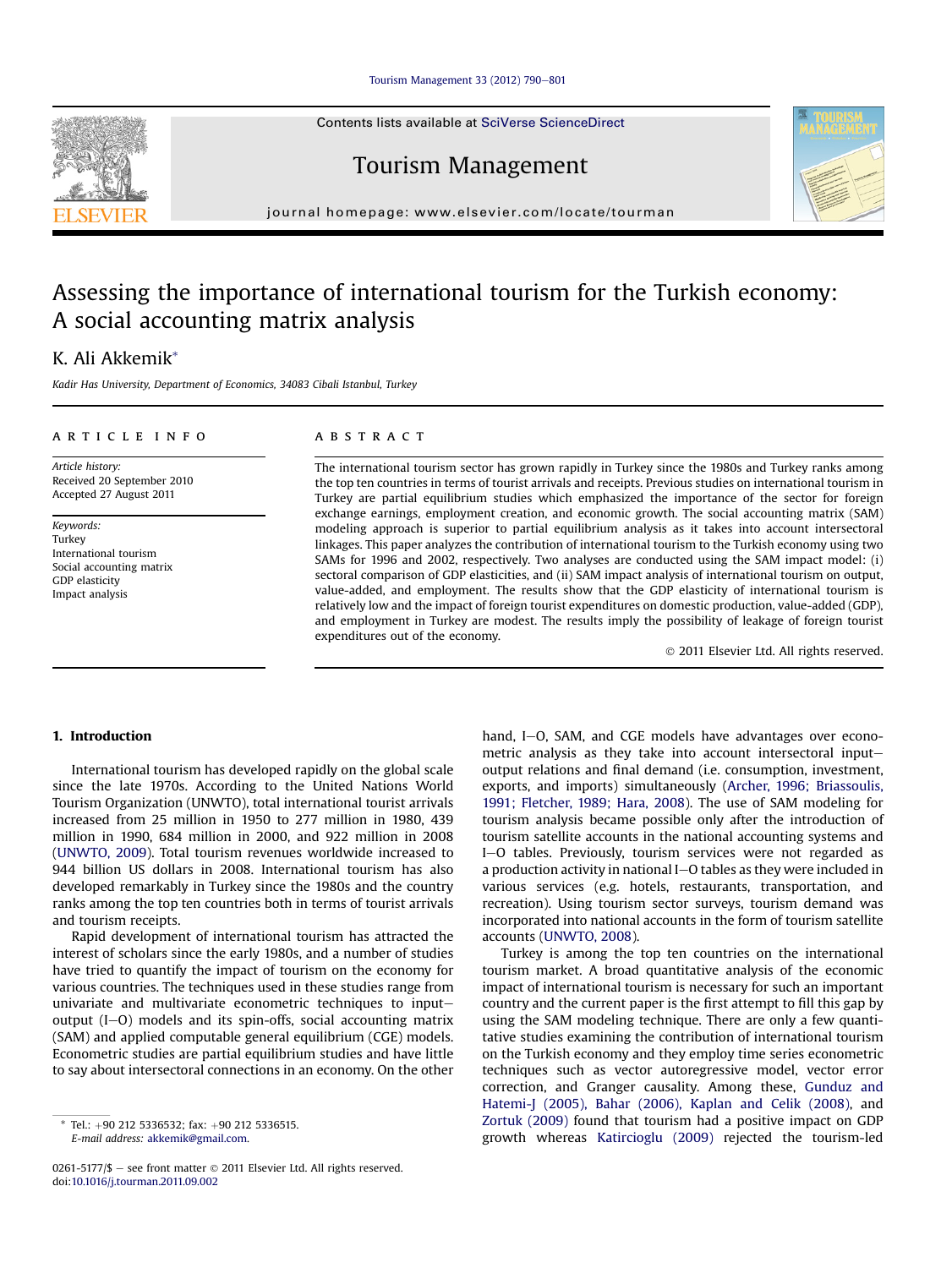growth hypothesis. In addition, [Onder and Durgun \(2008\)](#page--1-0) found a positive impact of tourism on employment. These studies praise tourism as an earner of foreign exchange, contributor to employment creation, and facilitator of economic growth. However, they ignore intersectoral interactions despite backward linkages of the tourism sector found by input-output studies for various countries.

This paper builds on previous SAM studies ([Defourney &](#page--1-0) [Thorbecke, 1984; Oosterhaven & Fan, 2006](#page--1-0)) that examine the impact of tourism on the economy and aims to answer the following three research questions by using the SAM impact model: (i) to what extent did international tourism contribute to GDP in Turkey?; (ii) to what extent did international tourism contribute to employment growth in Turkey?; (iii) through what sort of intersectoral relations did international tourism contribute to employment and GDP? To this end, two SAMs are built for 1996 and 2002 through very careful treatment of the data obtained from inputoutput tables, tourism statistics, and related other data. Due to lack of data on transport and trade margins in the previous input-output tables, SAMs could be constructed only for 1996 and  $2002<sup>1</sup>$  The results obtained for these two years are compared to investigate if there were significant changes over time.

Macroeconomic consequences of changes in tourism demand may be significant for policymakers in a developing country like Turkey due to growth and development objectives of tourism policies. Successful tourism strategies are deemed as those that create jobs and lead to higher economic growth.

The remainder of the paper is organized as follows. In the next section, development of the international tourism sector and tourism policies in Turkey is briefly explained. Section [3](#page--1-0) reviews the literature on the economic impacts of tourism. Section [4](#page--1-0) sets out the methodology of the social accounting matrix analysis. The results of the analysis are presented and interpreted with a policy discussion in Section [5.](#page--1-0) Finally, Section [6](#page--1-0) wraps up and concludes.

#### 2. The development of international tourism in Turkey since 1980

Demand for international tourism services has grown rapidly in Turkey since the early 1980s (see Table 1). Recently, international tourism revenues reached more than 16 billion US dollars from less than one billion during the early 1980s, and tourist arrivals increased to more than 26 million from less than two million during the early 1980s. Turkey's share in total arrivals in the European region increased from 1.8% in 1990 to 2.4% in 2000 and 5.1% in 2008 (the corresponding shares in world total were 1.1%, 1.4%, and 2.7%, respectively). Likewise, its share in total receipts in the European region increased from 2.3% in 1990 to 3.3% in 2000, and 4.6% in 2008 (the corresponding shares in world total were 1.2%, 1.6%, and 2.3%, respectively).

The progress in international tourism was facilitated by tourism policies of the government in Turkey. Detailed accounts of tourism policies of the successive governments are available in [Cimat and](#page--1-0) [Bahar \(2003\), Tezcan \(2004\)](#page--1-0), and [Alp \(2009\).](#page--1-0) A brief overview of the development of international tourism activities is presented in this section. Prior to 1980, there were attempts to establish an international tourism sector with large-scale tourism development projects in the southern coastal area as part of five-year development plans in the 1970s but these attempts were ineffective  $(Tezcan, 2004, pp. 59-64).$  $(Tezcan, 2004, pp. 59-64).$  $(Tezcan, 2004, pp. 59-64).$ 

| . . |  |
|-----|--|
|-----|--|

Basic statistics about international tourism sector in Turkey (1970-2008).

|      | International tourism | Tourist expenditures | Tourist arrivals |
|------|-----------------------|----------------------|------------------|
|      | revenues (\$ mln)     | \$mln)               | (000 persons)    |
| 1970 | 52                    | 48                   | 724              |
| 1975 | 201                   | 155                  | 1148             |
| 1980 | 326                   | 114                  | 1057             |
| 1981 | 381                   | 103                  | 1158             |
| 1982 | 370                   | 109                  | 1148             |
| 1983 | 420                   | 128                  | 1507             |
| 1984 | 548                   | 277                  | 1855             |
| 1985 | 1094                  | 324                  | 2190             |
| 1986 | 950                   | 313                  | 2397             |
| 1987 | 1476                  | 448                  | 2906             |
| 1988 | 2355                  | 358                  | 4265             |
| 1989 | 2557                  | 565                  | 4516             |
| 1990 | 3225                  | 520                  | 5398             |
| 1991 | 2654                  | 592                  | 5553             |
| 1992 | 3639                  | 776                  | 7104             |
| 1993 | 3959                  | 934                  | 6525             |
| 1994 | 4321                  | 866                  | 6696             |
| 1995 | 4957                  | 911                  | 7747             |
| 1996 | 5650                  | 1295                 | 8539             |
| 1997 | 7002                  | 1716                 | 9725             |
| 1998 | 7177                  | 1754                 | 9431             |
| 1999 | 5203                  | 1471                 | 7487             |
| 2000 | 7636                  | 1711                 | 10,428           |
| 2001 | 8090                  | 1738                 | 11,620           |
| 2002 | 8481                  | 1881                 | 13,248           |
| 2003 | 9677                  | 2113                 | 13,956           |
| 2004 | 12,125                | 2524                 | 17,548           |
| 2005 | 13,929                | 2872                 | 21,125           |
| 2006 | 12,554                | 2742                 | 19,819           |
| 2007 | 13,990                | 3260                 | 23,340           |
| 2008 | 16,761                | 3507                 | 26,336           |

Source: State Planning Organization, Economic and Social Statistics 1950-2006; Turkish Statistical Institute, Statistical Indicators 1923-2008.

With the shift of the government's long-term economic development strategy from import-substitution type of industrialization to one emphasizing outward-oriented and export-led growth after 1980, policymakers deemed international tourism as a potential source of foreign exchange. [Tezcan \(2004, p. 64\)](#page--1-0) argues that Turkey, as a newcomer, had a favorable head start in international tourism compared to the incumbents in the world tourism market, because the sector was relatively new and natural, cultural, and historical sources were preserved successfully. The incumbents in the world tourism market, on the other hand, had suffered from accumulated problems such as saturation and environmental degradation. In 1982, the government passed the Tourism Encouragement Law, which introduced regulations regarding land use, property rights, and incentives for private sector tourism investments. To tackle the lack of adequate infrastructure and modern facilities, the government initiated large-scale physical infrastructure (roads, waterworks, sewage, etc.) upgrading programs in the late 1980s in the newly emerging tourism sites in the western and southern coastal areas. In addition, various incentives, ranging from tax exemption to granting of public land, were provided to private entrepreneurs in order to develop the international tourism sector [\(Alp, 2009\)](#page--1-0). These attempts envisaged the establishment of a tourism industry based on free market principles. [Toker \(2007\)](#page--1-0) and [MCT \(2009\)](#page--1-0) provide a list and evaluation of these incentives and support schemes.

The newly emerging but rapidly growing international tourism sector suffered from some negative shocks that affected foreign tourists' demand during the 1990s. These were the Gulf War in 1991, worsening security during the 1990s due to intensified terrorist activities of the Kurdish separatist organization, Kurdish Workers' Party (PKK), and a destructive earthquake that hit the

 $1$  SAMs are based on official input-output tables and the latest I-O tables in Turkey date 2002. Examining the impacts of the developments after 2002 using the SAM impact modeling technique will be possible only after the publication of more recent I-O tables.